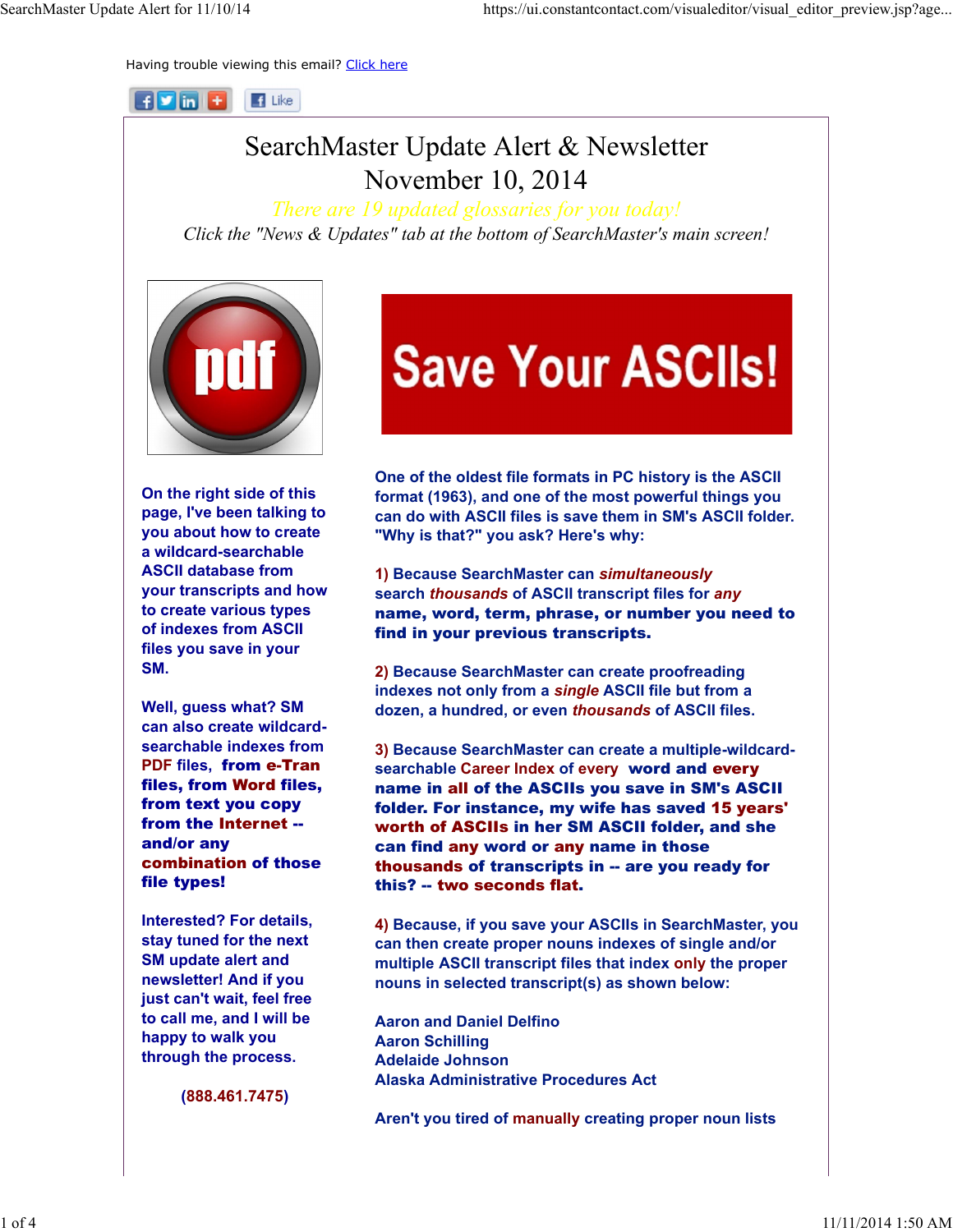

Are you using the *latest* version of SearchMaster (12.0.0.3)? If not, and your subscription is current, click HERE.

#### Note to Avast Users!

Right-click the Avast globe and turn off the Avast Shield before downloading and installing. Avast, unfortunately, *very* often identifies files as viruses that are *not* viruses.



#### Are you right-clicking?

*Every* reference in SM can be *right*-clicked and sent either to *Google* for more information or to *One-Look Dictionaries* for definitions. Every reference in SM!

You've looked up a *drug name*, and now you want to know what that drug is *for*? *Right*-click that drug name in SearchMaster, send it *Google*, and you'll know what that drug is used for!

You've looked up an *attorney* or a *doctor's* for yourself and for others working on the same case(s)? Why not let an SM proper nouns index do that for you! Going out tomorrow to take a depo in a case you've already worked on in the past? Create a proper nouns index, in SM, of those previous ASCII transcript files, and you'll ensure that all the proper nouns in all of those transcripts are spelled correctly and consistently.

Your CAT program, whichever one it may be, can't do any of the things mentioned above, and neither can any commercially available software program currently available to the reporting community.

So, then, are you ready to get started creating your own ASCII transcript database in SearchMaster so that you can search all of your ASCIIs at the same time and create any of SM's powerful, time-saving, face-saving indexes? Okay, then. Let's get started! First, click the "Transcripts & Indexing" tab at the bottom of SM's main screen, and you will see the box below. Before doing anything else, double-click, at the top, the "Index Introduction" button to get an overview of how SM's various indexes work.

Once you've done that, double-click the little question mark buttons to the left of each index type to view narrated videos that will explain to you what each index type does, which index type is most appropriate for your needs, and how to quickly and effortlessly create the type of index that best serves your purposes.

|   | <b>Index Introduction</b>              |
|---|----------------------------------------|
| 7 | Standard Index (Transcripts)           |
|   | Standard Index (Other)                 |
|   | <b>Titles &amp; Proper Nouns Index</b> |
|   | <b>Common-Element Index</b>            |
|   | <b>Comprehensive Index</b>             |
|   | Occurrences Index                      |
|   | <b>Career Index</b>                    |

"How do I get my ASCII's into SM's ASCII folder?" you may ask. Click HERE for a two-minute, narrated movie that will show you how to do that. Or call 888.461.7475.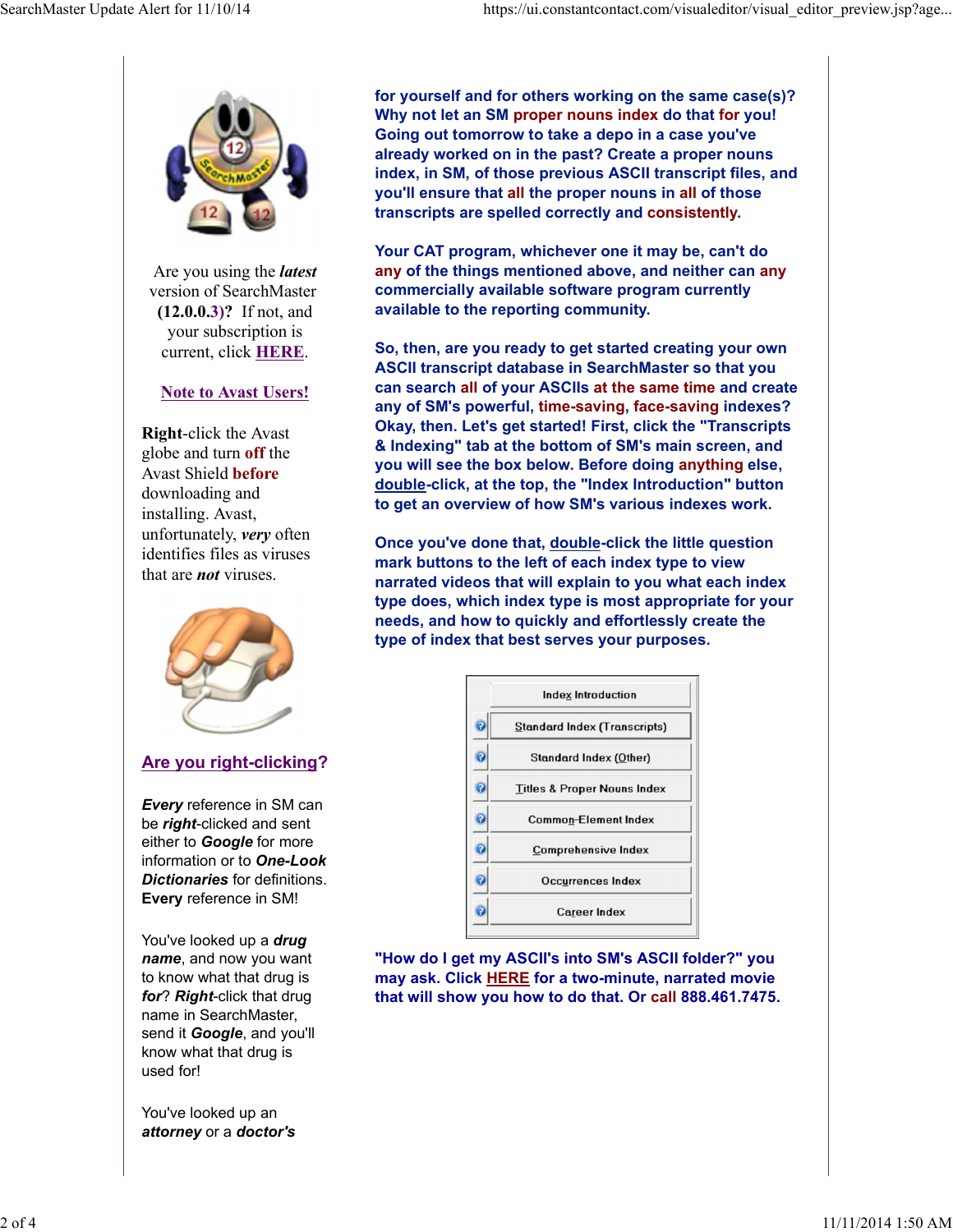name, and you want more information than just the spelling -- like an address, a firm affiliation, or a phone number? *Right*-click the name and send it straight to Google for that info!

You've looked up a word like "*anthropomorphize*," and now you want to know what that word *means*? Right-click it, send it to the *One-Look Dictionaries. One-Look* will search over a *thousand* dictionaries at the same time for that definition. It's like having an entire *library* of dictionaries built right into SearchMaster!

#### Don't be Too Shy to Ask for Help!

Do not hesitate to call me for any assistance you may need. I'm here, I'm ready to help, the call is free, and my toll-free phone number is displayed at the very top of the screen in SearchMaster and at the bottom of this update alert and newsletter.

Like us on Facebook<sup>1</sup>



### Facebook Groups I've Set Up for You!

#### Court Reporting Professionals Group HERE

*(Focus is on punctuation of transcripts)*

SearchMaster Group HERE *(Focus is on SearchMaster, of course.)*

Windows 7 & 8 Group HERE *(Focus is on all things Windows 7 & 8)* 

*\_\_\_\_\_\_\_\_\_\_\_\_\_\_\_\_\_\_\_\_\_\_\_\_\_\_\_\_*

#### Keep 'em Coming, Friends!

Your contributions to SM's glossaries are very, *very* much appreciated, friends; so if you had to go to some *other* source to find what you *didn't* find in SearchMaster, please send me that reference so I can add it to the next update! Either to click the little white tech support envelope in the extreme lower right corner of SearchMaster's main screen or send an email to me at searchmaster.jim@gmail.com

Has Your Subscription Expired? You do not need to repurchase SearchMaster; just renew your subscription by clicking **HERE!** 

\_\_\_\_\_\_\_\_\_\_\_\_\_\_\_\_\_\_\_\_\_\_\_\_\_\_\_\_\_\_\_\_\_

\_\_\_\_\_\_\_\_\_\_\_\_\_\_\_\_\_\_\_\_\_\_\_\_\_\_\_\_\_\_\_\_\_\_\_\_\_\_

Remote, toll-free support, right on your PC! Monday through Saturday Jim Barker / 888.461.7475

Want to tell your friends about SearchMaster, but you just don't have the time? Send 'em to searchmaster.tv and have 'em click "About" and then click "Video Previews"! After all, seeing is believing!